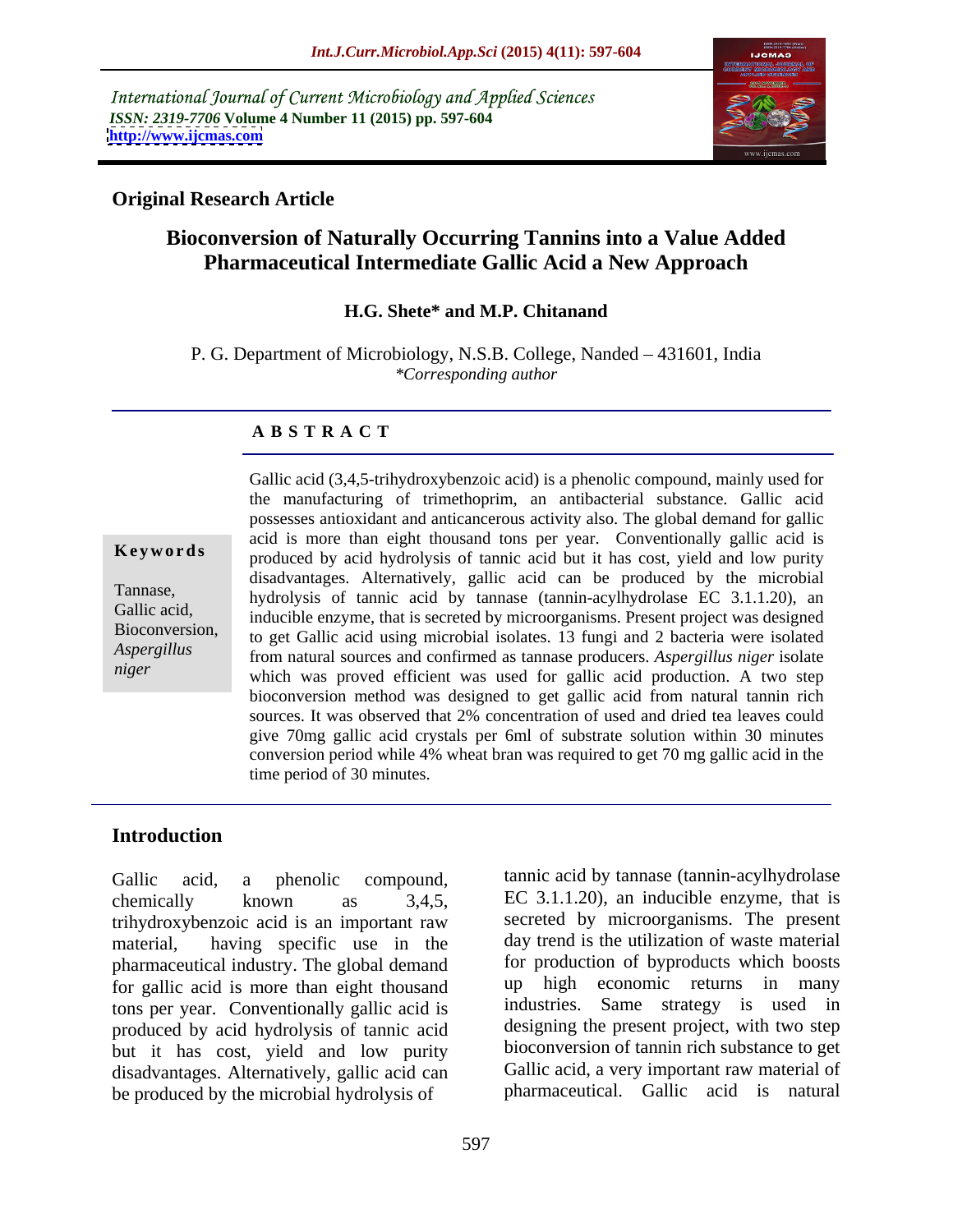secondary metabolite present in the tissues by Paranthaman *et al.* (2010) while, Bajpai of certain plants. Gallnuts, tea leaves, oak and Patil (2008), has reported use of tannic barks, blue berries are few examples to cite acid concentrate extracted from *Quercus*  with. It is normally found in ester forms. *infectoria* gall nuts in the submerged Gallic acid is mainly used in the fermentation. manufacturing of trimethoprim, an antibacterial agent (Kar and Banerjee, 2000). Gallic acid possesses antioxidant and anticancerous activity also. It inhibits sensitivity of the microorganisms to tannic histamine release and pro inflammatory cytokine production in mast cell (Sang- Hyun *et al.,* 2005). Microbial production of concentration during bioconversion process tannase enzyme on agricultural waste resulting in low productivity. Therefore, we substrate and further its use in the have developed a strategy to overcome the bioconversion of tannins into gallic acid is above mentioned problems using screened designed with the biotechnological, and acclimatized fungal strains isolated from environmental as well as cost effective the soil, and achieve bioconversion of approach. The tannin content in the substrate is degraded by the enzyme tannase into acid. Parameteroptimization was carried out gallic acid and glucose (Paranthaman *et al.,* so as to design a ready to transfer 2010). Microbial production of tannase, especially from fungi, is well documented (Aguilar *et al.,* 2001), (Aissam, 2005), (Batra and Saxena, 2005), (Mondal *et al.,* 2001), (Treviño-Cueto *et al.,* 2005). **Primary screening for selecting tannase** *Aspergillus flavus, Penicillium chrysogenum*, *Trichoderma viride* are commonly reported fungi. However, the Primary screening for tannase producing reports on tannic acid hydrolysis are limited. The microorganisms was processed by Mainly *Aspergilli* have been used for enrichment technique. For this 1 gm of hydrolysis of tannic acid to yield gallic acid sample namely, field soil, used tea leaves (Lekha and Lonsane, 1994; Pourrat *et al.,* powder and wheat flour remains of flour 1985, 1987; Seth and Chand, 2000; grinder mill collected from areas near and Vermeire and Vandamme, 1990; Shete, around the city was added in 5o ml nutrient 2011). Among bacteria *Klebsiella*  broth for getting bacteria as well as in 50 ml *pneumoniae* and *Corynebacterium* sp. have been reported to produce gallic acid from crude extract of tara gallotannin (Deschamps and Lebeault, 1984). Banerjee and for the growth of organisms. A loopful Mukherjee (2005) had used *Rhizopus oryzea* and *Aspergillus foetidus*, in co-culture inoculated on the nutrient agar and potato method. Few reports are available on the use dextrose agar supplemented with 0.5% of powdered fruits of *Terminalia chebula* tannic acid. The plates were incubated at and pods of *Caesalpinia digyna* as substrate 30°C for 72 hours and then observed for the for solid state fermentation for tannase and gallic acid production. Paddy soil was used

fermentation.<br>The main hindrance in the development of a successful bioconversion process is the acid and the oxidation of the unused tannic acid. This limits the use of high tannic acid natural tannin in the tea leaves to get gallic technology.

### **Materials and Methods**

# **producer**

microorganisms was processed by potato dextrose broth for getting fungi. The broths were incubated at 30°C for 48 hours. After incubation the flasks were observed content from these flasks were streak dextrose agar supplemented with 0.5% development of microbial growth with the zone of tannic acid clearance around the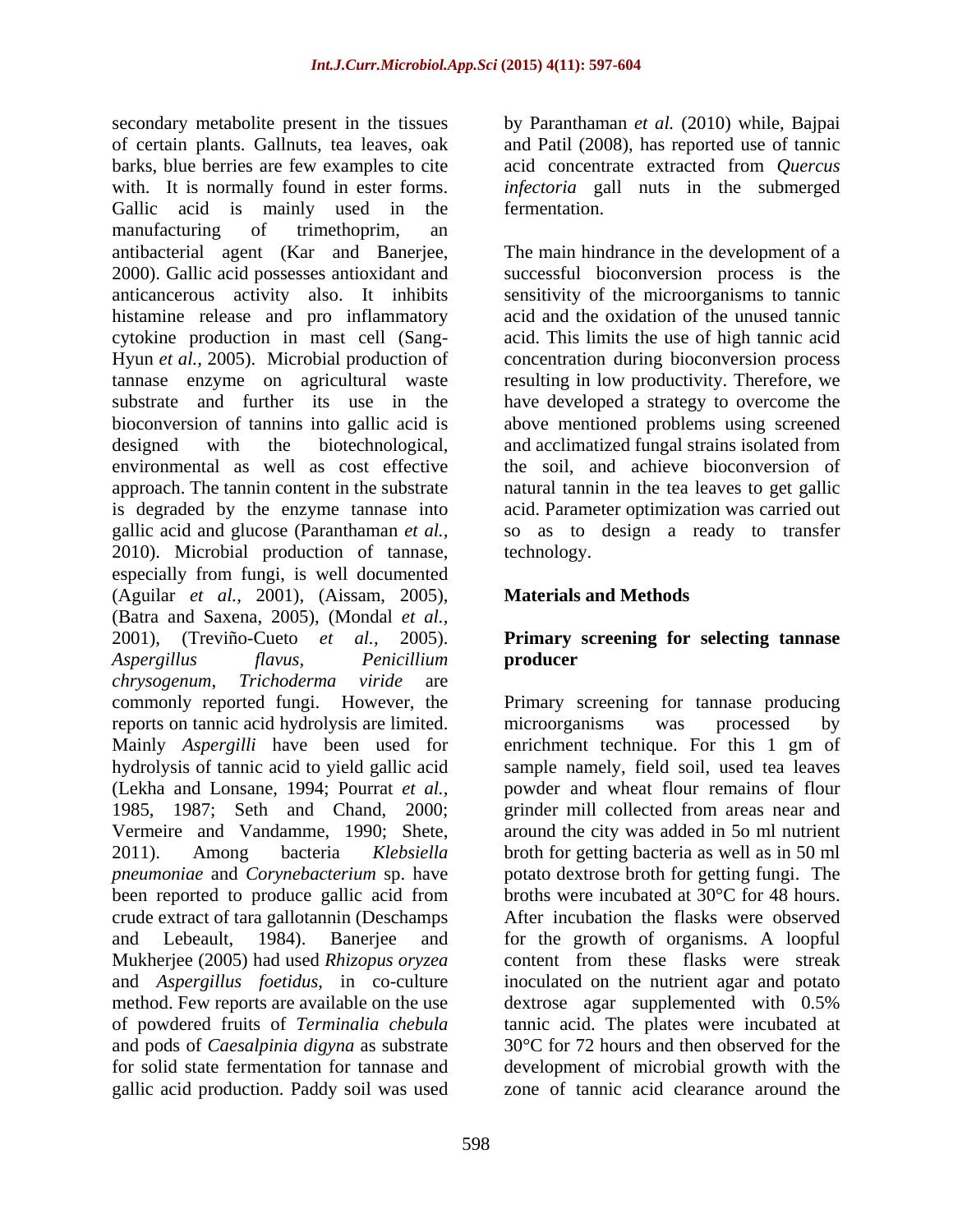pomegranate peels, tamarind seeds and

Out of all isolates 13 fungal colonies and 2 bacterial colonies with marked clear zone were selected for further work. The cultures **Tannase production** were maintained on respective media

Initially, the tannin hydrolysis ability of 0.5% tannic acid. The medium was selected isolates was confirmed by spot inoculating the isolates on tannin agar magnesium, potassium and chloride medium having composition yeast extract according to the need of fungal growth. 1%, sucrose 1%, sodium chloride 0.5%, Inoculum was developed in potato dextrose tannin 0.5% and agar-agar 2.5%. Further broth incubated at 30°C for 72 hours. The screening was done on tannin agar medium production medium was inoculated with 5% containing 0.5% tannin as the sole carbon source. 72 hours. Tannase produced was assayed

## **Acclimatization of the selected strains for**

Selected fungal isolates were acclimatized to increasing concentrations of tannic acid from 0.5% to 20% in yeast extract ability of organism to hydrolyze tannic acid was confirmed by allowing their growth in<br>minimal medium containing  $K_2HPO_4$ , minimal medium containing  $K_2HPO_4$ , **Enzyme assay**<br>(NH<sub>4</sub>)<sub>2</sub>SO<sub>4,</sub> MgSO<sub>4</sub>.7H<sub>2</sub>O, CaCl<sub>2</sub>.7H<sub>2</sub>O,

After selecting proper fungal strains with ability to hydrolyze tannic acid at high adding 5ml ethanol. Then absorbance was concentration of 20%, various natural recorded at 300 nm. Enzyme activity as sources of tannin were collected. The units/ml was calculated using the formula sources were decided according to available - Units/ml of enzyme =  $(A_0 - A_s) \times 20.3$ references. Pomegranate peels, tamarind

colony. Similar screening was carried out seeds and covers, coffee beans, paddy using other natural sources namely straws, cotton seed compress, amla leaves covers, coffee beans, paddy straws, cotton Nanded city and around, while the major seed compress, amla leaves and acacia ingredient used i.e. used tea leaves were leaves. collected from different hotels in the city. and acacia leaves were collected from All materials were dried and grinded. They were sieved before use.

### **Tannase production**

supplemented with 0.5% tannic acid. In the initial stage tannase production was studied in production medium containing 0.5% tannic acid. The medium was formulated with the addition of phosphate, magnesium, potassium and chloride production medium was inoculated with 5% inoculum and allowed to ferment at 30°C for spectrophotometrically.

**increasing concentration of tannins** In the next step tannase production was supplemented medium. After each step the cotton seed compress and tamarind seed carried out using 1% natural source in the production medium. Natural tannin sources used were tea leaves, coffee beans, wheat pomegranate peels, amla leaves, powder.

### **Enzyme assay**

 $MnCl<sub>2</sub>.6H<sub>2</sub>O$ ,  $NaMoO<sub>4</sub>.2H<sub>2</sub>O$  and Tannin acyl hydrolase (tannase) assay FeSO<sub>4</sub>.7H<sub>2</sub>O supplemented respective was performed spectrophotometrically as amount of tannic acid. per Lubuchi et al method. 1ml crude **Selection of natural tannins** acid substrate and the reaction was Tannin acyl hydrolase (tannase) assay enzyme was added to 1ml of 1% tannic allowed to take place at  $30^{\circ}$ C for 15  $^{\circ}$ C for 15 minutes. The reaction was terminated by units/ml was calculated using the formula<br>- Units/ml of enzyme =  $(A_0 - A_s) \times 20.3$  $\times$  1  $\times$  1.04 / 0.71  $\times$  0.25  $\times$  15 min. where,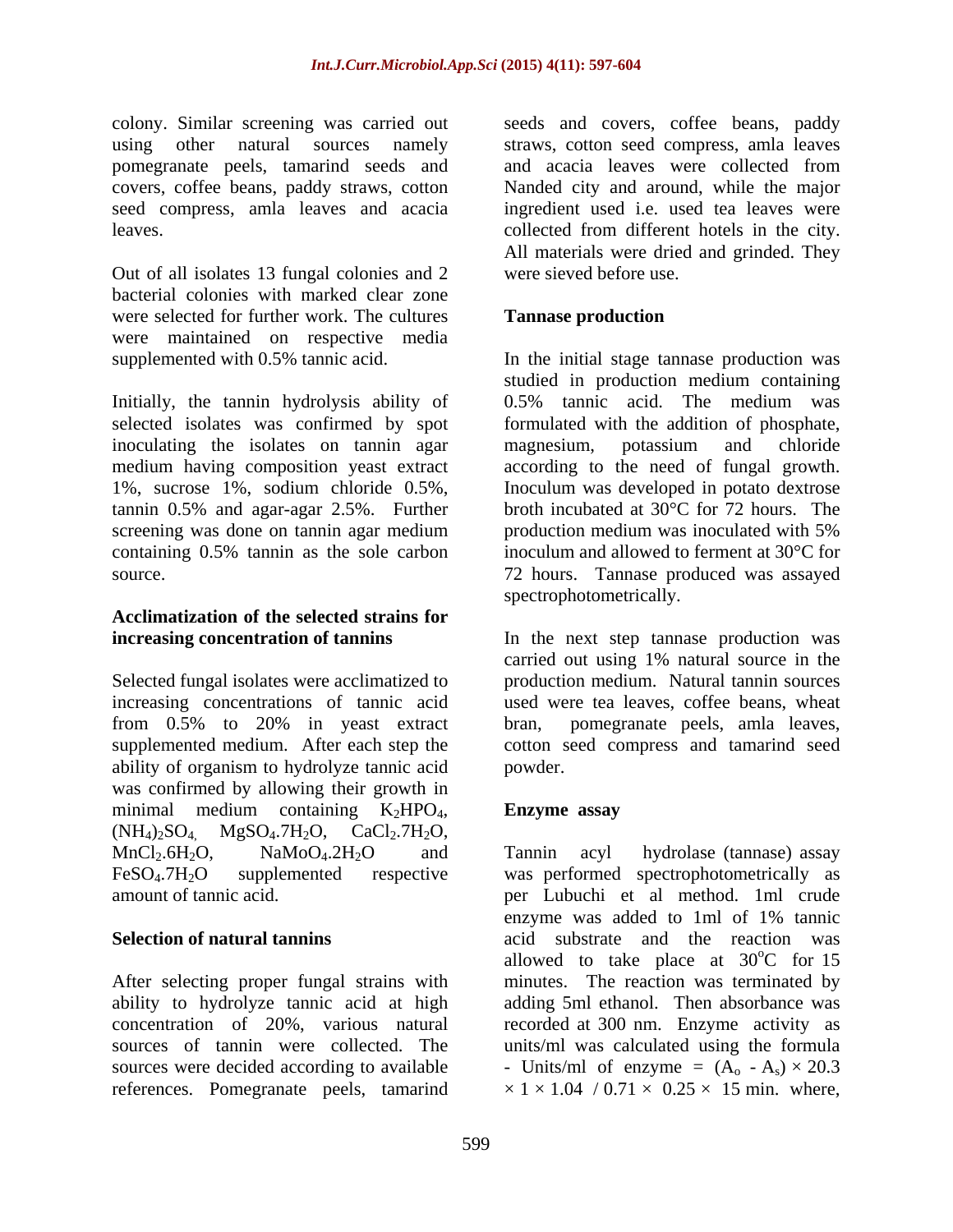$A_0$  is the initial absorbance and  $A_s$  is the absorbance of the reaction mixture. One unit of the enzyme activity was **acid** defined as the amount of enzyme which hydrolyses 1mM of ester bond in tannic acid per minute. Depending upon the amount of the substrate hydrolyzed, the amount of the enzyme present in the 60min and 90 minutes. The gallic acid

### **Optimization of parameters for tannase production on tea leaves production on tea leaves production Results** and **Discussion**

Tannase production was optimized w.r.t.<br> **Isolation** of **tannase producing** pH and temperature of the medium and **nicroorganisms** duration of incubation, to get maximum tannase activity by spectrophotometric

react with equal volume of tea extract which 30 minutes. The resultant mixture was then least of the acclimatized above 3% tannic acid assayed for the presence of gallic acid. Similarly the experiments were performed<br>using wheat flour as the substrate.<br>Determination of tannin hydrolysis using wheat flour as the substrate.

## **Effect of substrate concentration on gallic**

Bioconversion process was carried out using zone of hydrolysis in mm to the diameter of extracts of tea leaves as well as wheat flour the colony in mm (Table 2, Figure 1) when bran as the substrate with varying grown on tannin agar with 0.5% tannic acid concentrations as 0.5%, 1%, 2%, 3% and for 24hrs, 48hrs and 72 hrs. Cultures F4 and 4%. Solid state waste treatment process F5 showed highest capacity of tannin [SSWT] was performed using same hydrolysis with HC 2.09 at 72 hours of substrate moistened with the sterile distilled incubation. water. Gallic acid produced was allowed to precipitate from the mixture. The **Tannase production studies** supernatant was decanted and the precipitate was dissolved in warm acidified water. The During the tannase production study F4, F5, mixture was then filtered through whatman F9 and F10 proved more efficient than no. 1 filter paper and dried at  $40^{\circ}$ C for others. pH 6 and temperature  $30^{\circ}$ C were overnight period. The faint yellow crystals recorded as the optimum parameters for

### **Determination of effective duration for bioconversion of tannic acid into gallic acid**

reaction mixture was calculated. crystals were obtained as above and weighed The tannase extract was allowed to react with the tannin rich material viz. tea leaves and wheat flour bran for 15 min, 30min, carefully.

### **Results and Discussion**

### **Isolation of tannase producing microorganisms**

method. The initial colonies and 2 bacterial colonies and 2 bacterial colonies **Bioconversion of natural tannins in to gallic acid acclimatization** 10 fungal cultures had 6ml of crude tannase extract was allowed to concentration as high as 20%. They were is natural tannin rich substrate, for and F10. Bacterial cultures however could 13 fungal colonies and 2 bacterial colonies tannic acid hydrolysis. During shown capacity to tolerate tannic acid labeled as F1, F2, F3, F4, F5, F6, F7, F8, F9 not be acclimatized above 3% tannic acid concentration in the medium (Table 1).

### **Determination of tannin hydrolysis capacity of the isolates**

**acid production** Hydrolysis capacity (HC) of the selected isolates is expressed as ratio of diameter of grown on tannin agar with 0.5% tannic acid incubation.

### **Tannase production studies**

obtained were then weighed carefully. tannase production by these fungi. A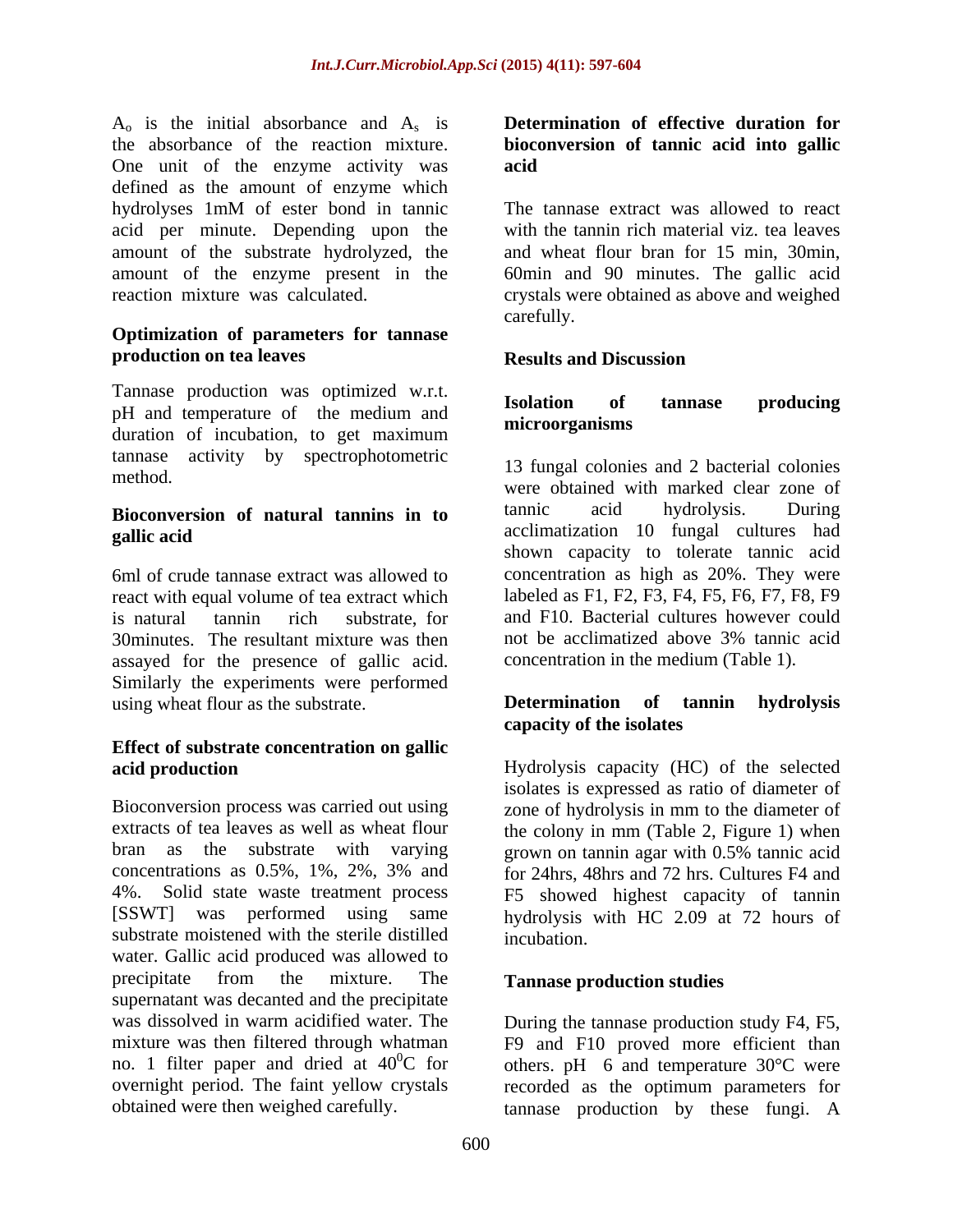maximum yield (13.33 gm/l) of gallic acid was obtained with F5 using optimized

conditions. This fungal isolate was further used for bioconversion process.

**Table.1** Characters of selected fungal cultures on potato dextrose agar plate incubated at 30°C.<br>for 72 hours for 72 hours

|    | Sr. No. Ssolate Code | Spore colour           | Mycelium          |
|----|----------------------|------------------------|-------------------|
|    |                      | <b>Black</b>           | Septate, branched |
|    |                      | <b>Black</b>           | Septate, branched |
|    |                      | Green                  | Septate, branched |
|    |                      | <b>Black</b>           | Septate, branched |
|    |                      | <b>Black</b>           | Septate, branched |
|    |                      | <b>Black</b>           | Septate, branched |
|    |                      | Light Green            | Septate, branched |
|    |                      | <b>Yellowish Green</b> | Septate, branched |
|    |                      | Dark green             | Septate, branched |
| 10 | F10                  | <b>Black</b>           | Septate, branched |

**Table.2** Tannic acid hydrolysis capacity of selected fungal culture

| Sr. No. | <b>Isolate Code</b>   HC at 24hrs       |      | HC at 48hrs | HC at 72hrs |
|---------|-----------------------------------------|------|-------------|-------------|
|         | Е1<br>1.1                               | 1.33 | 1.36        | 1.43        |
|         | F <sub>2</sub><br>$\mathbf{L}^{\prime}$ | 1.16 | 1.16        | 1.28        |
|         | $E^2$<br>T.                             | ل. ا | 1.15        | 1.08        |
|         | F <sub>4</sub>                          | 1.44 | 1.44        | 2.09        |
|         | г<<br>$\cdot$                           | 1.20 | 2.04        | 2.09        |
|         | F <sub>6</sub>                          | 1.33 | 1.39        | 1.61        |
|         | F7                                      | 1.28 | 1.18        | 1.13        |
|         | F8                                      | 1.44 | 1.14        | 1.26        |
|         | F9                                      | 1.23 | 1.26        | 2.03        |
| 10      | F10                                     | 1.07 | 1.19        | 2.06        |

**Table.3** Effect of different concentrations of substrate and reaction time on gallic acid production by *A. niger* isolate

| Sr.                      | Reaction time $\vert 0.5\%$ [S] |                     |        | $2\%$ [S]           |                      | $4\%$ [S]   |                     |
|--------------------------|---------------------------------|---------------------|--------|---------------------|----------------------|-------------|---------------------|
| No.                      | (min)                           | Wheat               | Tea    | Wheat               | Tea                  | Wheat       | Tea                 |
|                          |                                 | <b>Bran</b>         | leaves | <b>Bran</b>         | leaves               | <b>Bran</b> | leaves              |
|                          |                                 | (gallic acid in mg) |        | (gallic acid in mg) |                      |             | (gallic acid in mg) |
|                          |                                 |                     | 60     |                     |                      | , v         | $\overline{a}$      |
| $\overline{\phantom{0}}$ | -30                             |                     | 60     | 60                  | $\sim$ $\sim$<br>, v | 64          | 80                  |
|                          | 60                              | vσ                  | 70     |                     | , v                  | ιv          | 80                  |
|                          | 90                              | v.                  | 60     |                     | 64                   | 65          | 69                  |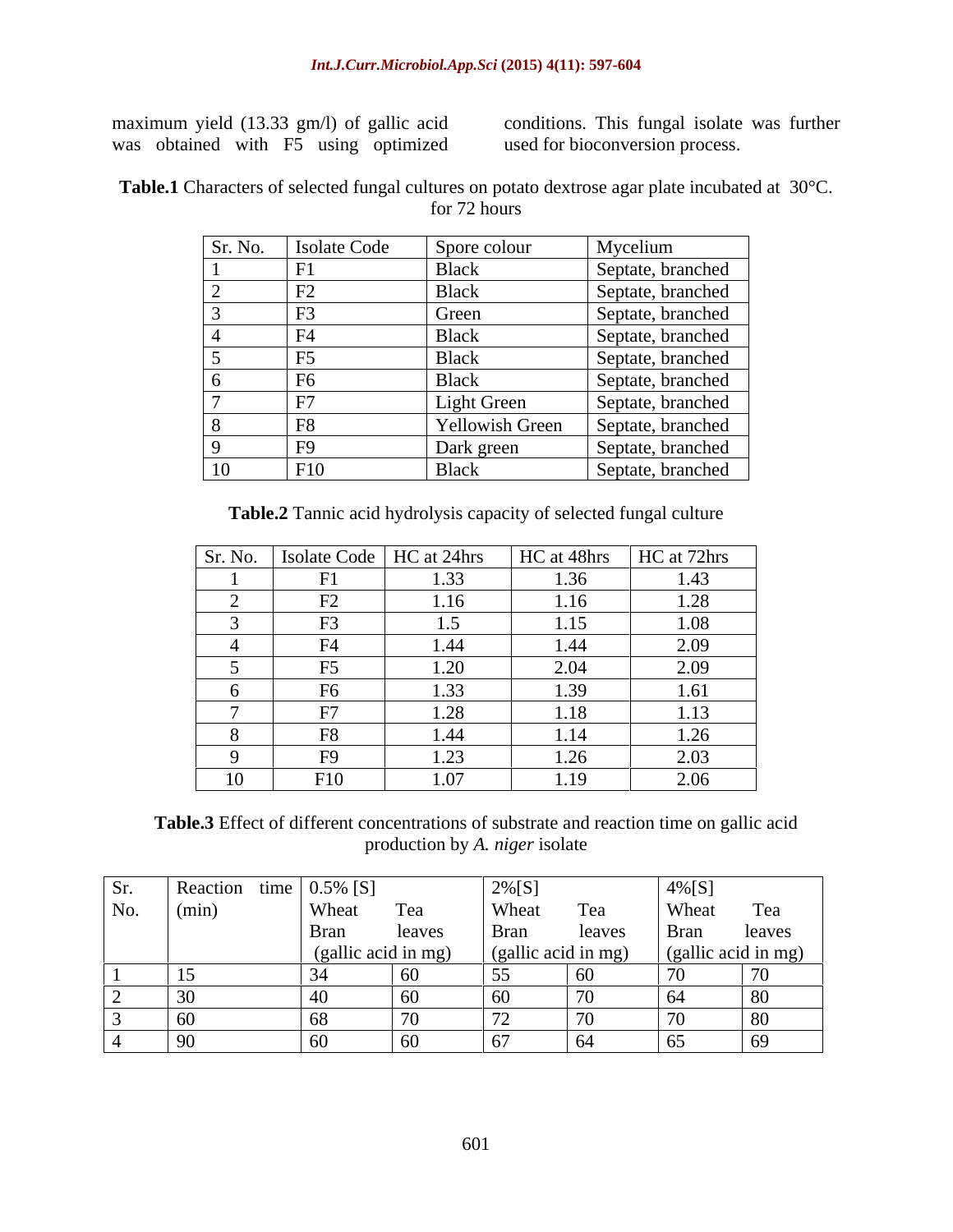

**Figure.1** Tannic acid (HC) Hydrolysis capacity by selected fungal cultures

**Figure.2** Tannase production on different natural tannin rich substrates



maximum i.e. 70mg gallic acid was obtained enough for tannin conversion using tannase

**Identification of F5** Using tealeaves extract at the concentration The isolate F5 was identified as *Aspergillus*  amount did not increase with further *niger* on the basis of cultural and increase in incubation period. However morphological characters same amount of gallic acid was obtained **Bioconversion of tannins from tealeaves and wheat bran** substrate concentration 80mg gallic acid was Bioconversion studies showed that suggests that a period of 15-30 minutes is of 2% within duration of 30 minutes. The within 15 minutes of conversion period when 4% substrate was used. With 4% obtained within 30 minutes period. This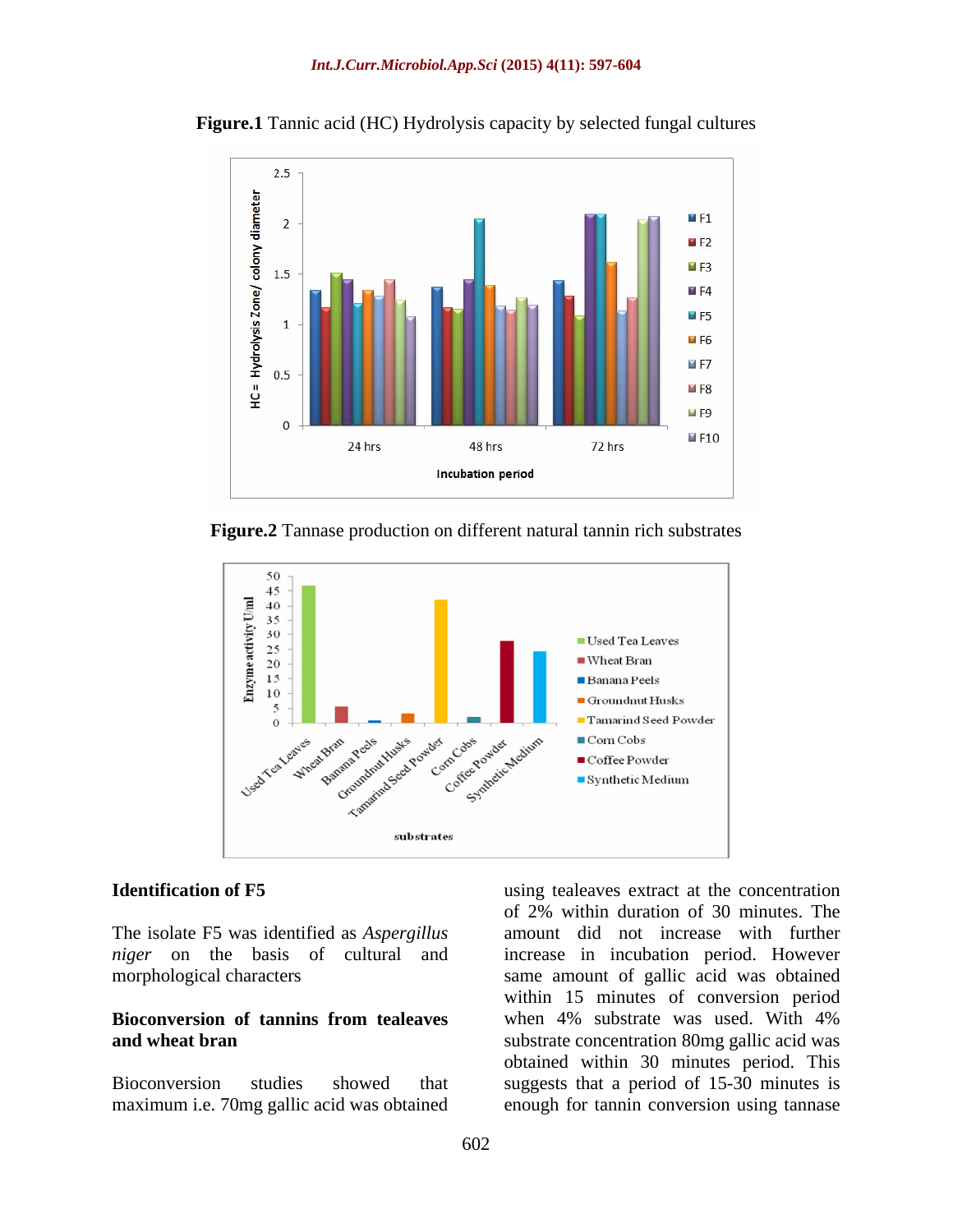extract obtained by *Aspergillus niger* fermentation. The same enzyme extract 302. concentration within 30 minutes for wheat

*Aspergillus niger* isolated during the project period has good ability to produce tannin hydrolyzing enzyme. Thus the isolate can be  $614$ . used as a source of the enzyme for tannin Bajpai, B., Patil, S. 2008. A new approach to bioconversion process. Two step microbial production of gallic acid. bioconversion method is easy to handle and can give good yield of the gallic acid. The enzymatic conversion also helped in easy transformation of tannin rich detection and partial purification of gallic acid that can be obtained as faint yellow crystals. The project directs for the microbial production of gallic acid, a value added pharmaceutical intermediate. Second major contribution is the utility of major kitchen waste viz. tea leaves. Its extract contains available amount of tannic acid for Deschamps,A.M., Lebeault, J.M. 1984. microorganisms. Thus it can be a very useful **Exercise Production** of gallic acid from tara and economical raw material for microbial industries. After using it for extract Lett., 6: 237–242. preparation, remaining part can be further Kar, B., Banerjee, R. 2000. Biosynthesis of used as fertilizer for the bushes and plants tannin acyl hydrolase from tannin rich even in the kitchen garden. Further studies are needed to go for the large scale fermentation conditions. J. Ind. production of gallic acid by two step bioconversion process. Lekha, P.K., Lonsane, B.K. 1994. d obtained by Angergillus migrane and tannic acid by Angergillus migrane and the sine control of the sine control of the sine control of the sine control of the sine of the sine of the sine of the sine of the sine of the s

Authors are thankful to UGC, Western zone, Pune, for providing financial support for this project. Biochem., 29: 497–503.

Aguilar, C.N., Augur, C., Favela-Torres, E., and comparative study of tannase from Production of tannase by *Aspergillus* 50(1): 75–82.

302.

- showed effective conversion of tannin at 2% Aissam, H., Errachidi, F., Penninckx, M., substrate (Table 3). Production of tannase by *Aspergillus*  Aissam, H., Errachidi, F., Penninckx, M., Merzouki, M., Benlemlih, M. 2005. *niger* HA37 growing on tannic acid and olive mill waste waters. *J. Microbiol Biotechnol.,* 21(4): 609 614.
	- *Braz. J. Microbiol., 39: 708-711.*
	- Banerjee, R., Mukherjee, G. 2005. Microbial transformation of tannin rich substances to gallic acid through co culture method. *Bioresour. Technol.,* 96: 949 953.
	- Batra, A., Saxena, R.K. 2005. Potential tannase producers from the genera *Aspergillus* and *Penicillium*. *Process Biochem.,* 40(5): 1553-1557.
	- Production of gallic acid from tara tannin by bacterial strains. *Biotechnol. Lett.*, 6: 237–242.
	- tannin acyl hydrolase from tannin rich forest residue under different fermentation conditions.*J. Ind. Microbiol. Biotechnol., 25(1): 29–38.*
- Acknowledgement **and respectively** properties of tannin-acyl-hydrolase Lekha, P.K., Lonsane, B.K. 1994. Comparative titers, location and produced by *Aspergillus niger* PKL 104 in solid-state, liquid- surface and submerged fermentations. *Process Biochem.,* 29: 497–503.
- **Reference** B.R. 2001. Distribution of tannic acid Viniegra-Gonzalez, G. 2001. two fungal strains. *Acta Microbiol.,* Mondal, K.C., Samanta, S., Giri, S., Pati, degrading microorganisms in the soil and comparative study of tannase from  $50(1)$ : 75–82.
	- *niger* Aa-20 in submerged and solid-<br>
	Paranthaman, R., Murugesh, S., state fermentation: influence of Singaravadivel, K. 2010. Paranthaman, R., Murugesh, S., Singaravadivel, K. 2010. Bioprocessing of paddy straw for the